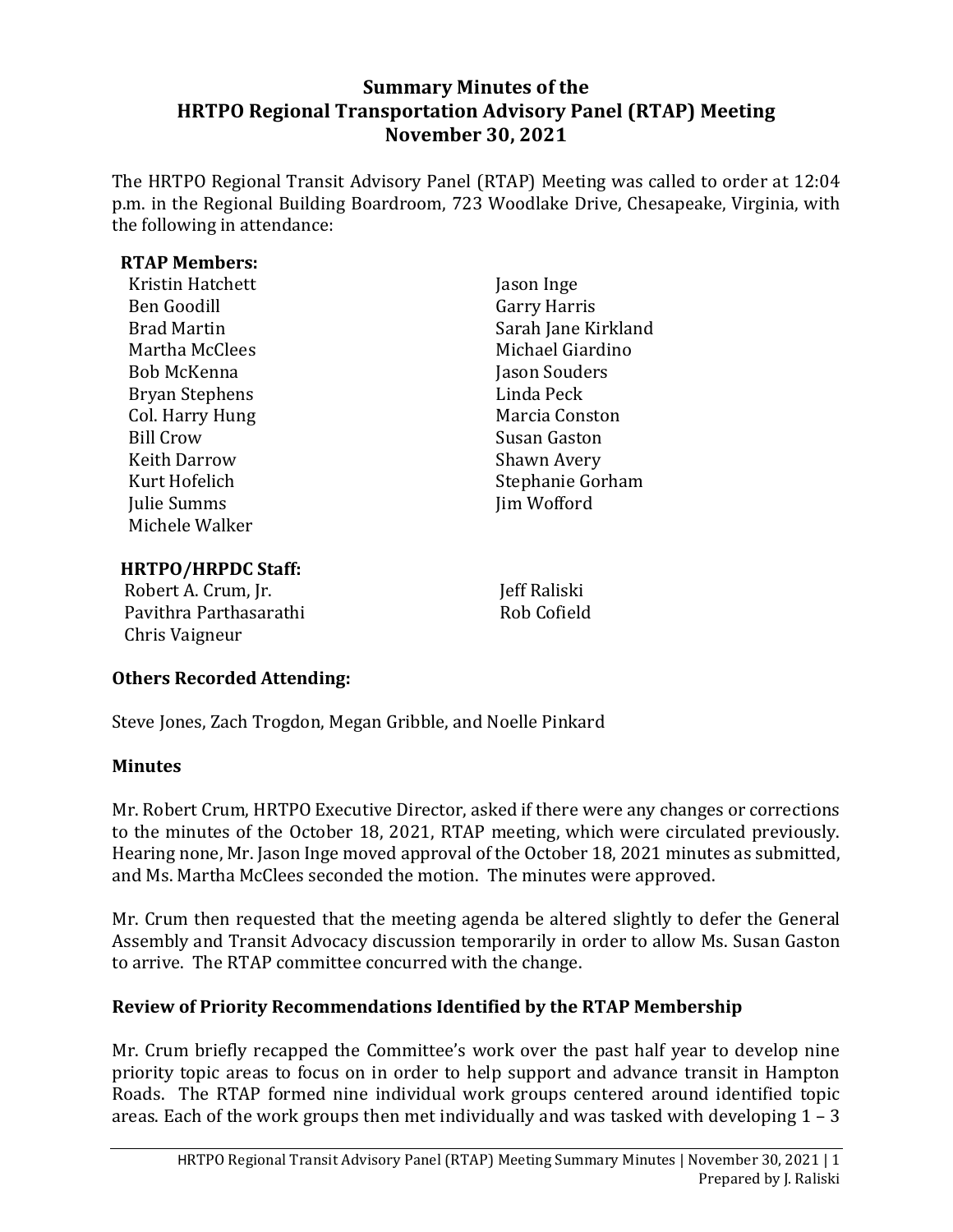action steps that could be taken in the near term to advance and strengthen transit in the Hampton Roads/757 Region. The groups presented and refined their recommendations across a series of RTAP meetings in the fall.

Following the October 21, 2021, RTAP meeting, a two-step process was undertaken. First, committee members were asked to make any final changes and corrections to the draft list of recommendations. Once this information was received and incorporated into a final summary, the RTAP membership was directed to select the top priorities within each category. A printed result of this poll of the RTAP membership on priorities was distributed at the meeting.

Mr. Crum outlined that the next step will be to put together a report that memorializes both this process and also the final recommendations of the group. Mr. Crum added that a related summary document that can be shared broadly will also be developed.

Mr. Brad Martin commented that the recommendation of the Affordable Housing group related to developing a comprehensive resource for local governments would be a useful tool for landowners and developers as well.

Mr. Martin also asked if the checkmarks denoting the relative priority ranking of each of the recommendations would be included in the final report document. Mr. Crum stated that the voting totals for each recommendation will not be included in the final report.

Ms. Gaston asked if the recommendations not receiving any votes would still be retained in the final report. Mr. Crum replied that all the recommendations from the nine RTAP subgroups would be included in the report document.

Ms. Gaston supported Mr. Martin's point that the Affordable Housing resource guide recommendation should be viewed in a larger context also including realtors and other related professionals.

Ms. Gaston also distributed copies of the current edition of the Realtor magazine, On Common Ground, focusing on issues such as affordable housing, in-fill development, and Transit Oriented Development.

Mr. Crum suggested that the issue of creating activity and development around the 13 backbone routes might be an appropriate subject for an Urban Land Institute (ULI) study panel. Ms. Gaston recommended that if implemented, any such study group should be sure to also include representatives from the business side in addition to planning professionals.

Mr. Bill Crow stated that the top tier recommended actions within each topic should be highlighted in some way in the report.

Mr. Ben Goodill suggested that any overlapping recommendations be combined so that the full list is not so overwhelming.

Mr. Gary Harris proposed applying some additional filters such as cost to be sure that all of the proposals are implementable.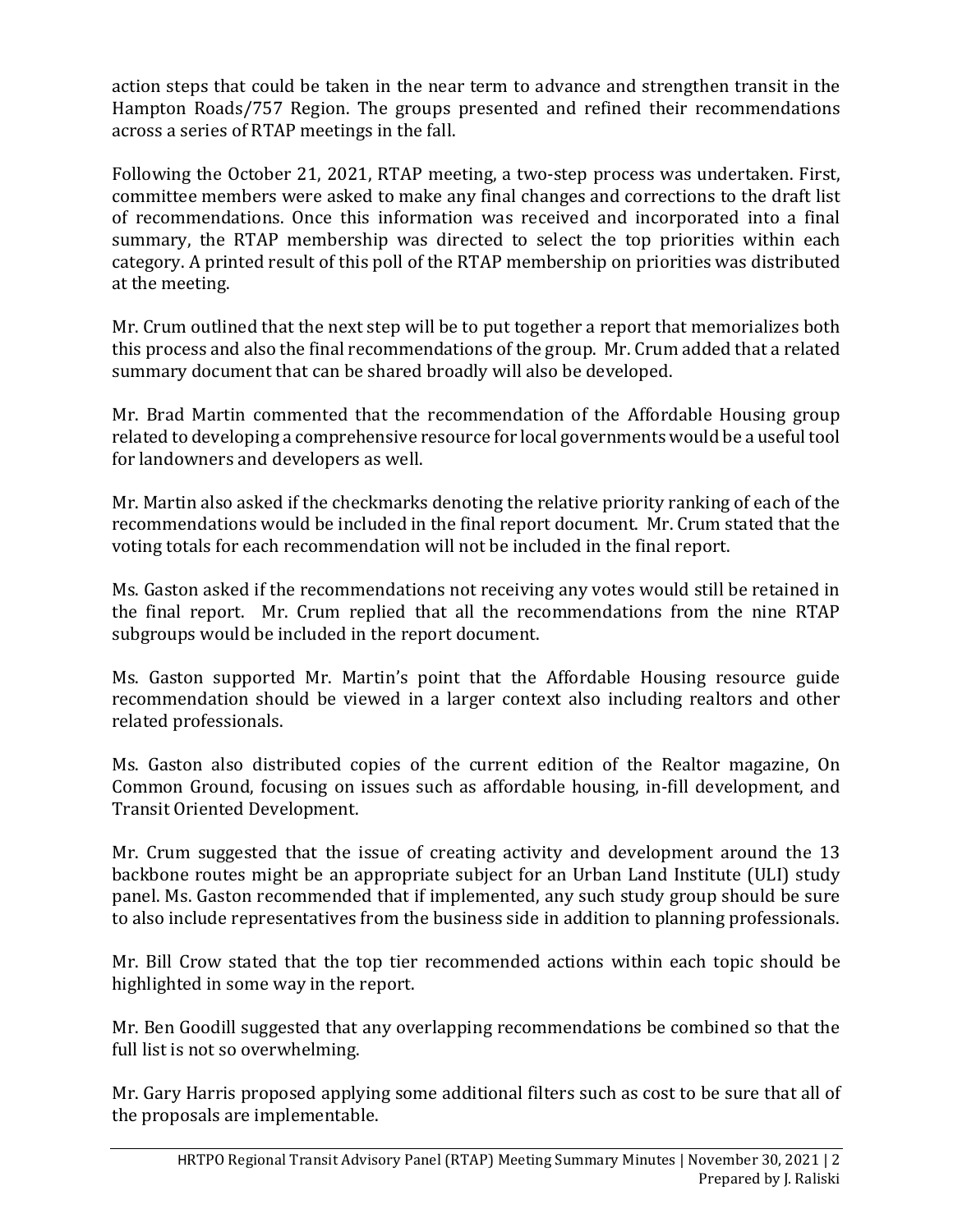Mr. Jim Wofford stated that keeping in mind the difference between the 30,000-foot view of issues versus the street level perspective of the transit user is important and that future steps are needed to help facilitate outreach efforts to this group.

Dr. Marcia Conston asked about the status of current collaboration efforts between the three transit agencies and the cities on the implementation of the new regional network.

Mr. Zach Trogdon replied that even though Williamsburg Area Transit Authority and Suffolk Transit are not part of the new regional revenue raising program for transit, both systems are working to link and connect to the new backbone routes as much as feasible.

Ms. Noelle Pinkard indicated that Hampton Roads Transit (HRT) would be happy to make a presentation on the 13 regional backbone route systems that will be implemented over the next few years at a future RTAP meeting.

Ms. Kristen Hatchet advised that selection of comparable markets to help identify best practices in Transit Oriented Development will have to be done carefully to ensure that the areas match well to Hampton Roads.

Mr. Crum stated that buses will be able to use the new Hampton Roads Express Lane Network when complete for free which will greatly improve both transit competitiveness and on-time performance for cross harbor trips.

Ms. Michele Walker stated that surveys at Newport News Shipbuilding have detailed that the issues of areas served and time availability are the greatest hindrances to increased transit use by employees.

Mr. Kurt Hofelich stated that the recommendations for the Medical Center area need to properly name all the entities in the complex. Also, Mr. Hofelich indicated that while development of a new transfer location within the Center is supported, a specific location for the facility should not be identified until there has been full coordination among all parties.

Mr. Crow asked if the Advocacy and Ambassadors recommendation also includes education and outreach efforts. Mr. Crum responded that creating a consistent presence at the grassroots level is clearly supported going forward.

Mr. Crum stated that the broad contact lists maintained by the organizations on the RTAP could help ensure wide distribution of the report, which would serve to advance and enhance collaboration around these issues.

# **General Assembly Session and Transit Advocacy**

Mr. Crum highlighted the important role RTAP has in enhancing regional competitiveness through supporting and advancing the development of a fully interconnected, regional transportation system that is properly funded. Towards this end, the RTAP had previously endorsed the idea of hosting a "Hampton Roads Transit Day" in Richmond during the next General Assembly session.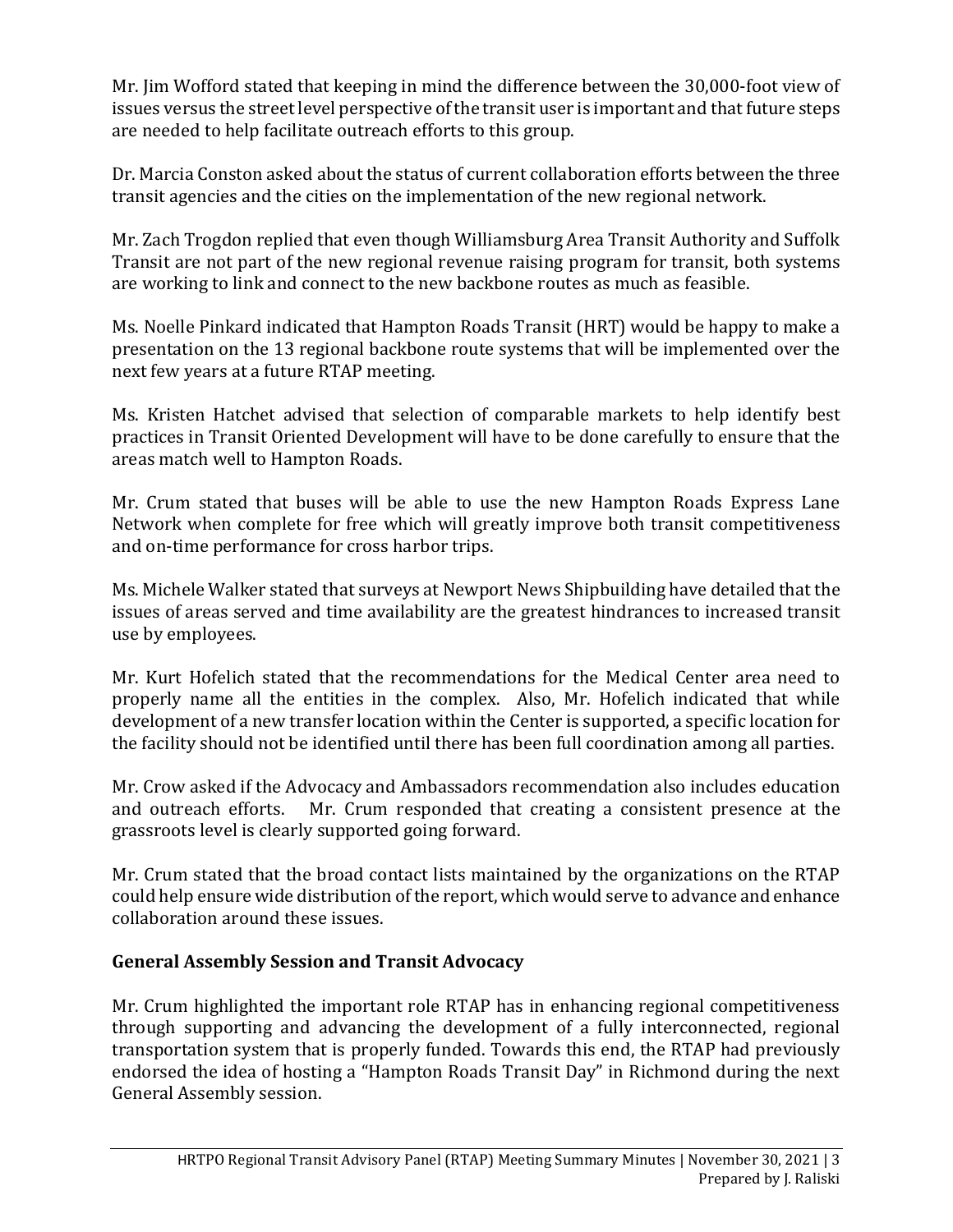Mr. Crum then asked Ms. Susan Gaston to share some of her thoughts and work in preparing for the upcoming Virginia General Assembly session.

Ms. Gaston stated that there are many changes underway at the State level as a result of the election. There are a lot of unknowns at present especially with most Cabinet slots yet to be filled. As a plus, all the new statewide officials have ties to the Hampton Roads region. Also, with the recent approval of the new federal transportation infrastructure bill, additional revenues will be coming to the Commonwealth that may offer a chance to speed up some projects and initiatives.

Ms. Gaston reported that she has already met with the new leadership in the House of Delegates. Once new committee chairs are named, meeting dates and schedules for the relevant committees should become clearer.

Ms. Gaston noted that the Virginia Transit Association Day at the capital has not yet been scheduled.

Once a date for the Hampton Roads Day is finalized, Ms. Gaston indicated that about two weeks of lead time is needed to set up the logistics of a large group visit.

Mr. Bryan Stephens asked if there are restrictions on the number of visitors due to COVID. Ms. Gaston responded that the situation is dynamic and changing and therefore, RTAP members will need to be mindful of any potential restrictions and follow all protocols as they evolve.

Mr. Crum indicated that he would look to identify a meeting date for the RTAP in January to finalize planning for the event once Ms. Gaston has identified an appropriate date to travel to Richmond.

Ms. Sarah Jane Kirkland asked what kind of support will be needed once the calendar is set.

Mr. Crum responded that getting the RTAP message together is the first step followed by working to get the right people in the room together.

Mr. Crum added that Advocacy Day will only be a one day event and that ongoing communication and follow-up with legislators will also be needed.

### **Other Business**

Mr. Crum asked if RTAP members had items to share related to transit in the region.

Ms. Pinkard stated that HRT would be holding a Ribbon Cutting Ceremony for the first new bus shelters being installed as part of the new regional network at Orcutt Avenue and 81st Street in Newport News on December 3, 2021.

Mr. Jason Inge stated that Senior Services has recently started new routes in the Windsor and Franklin/Smithfield areas.